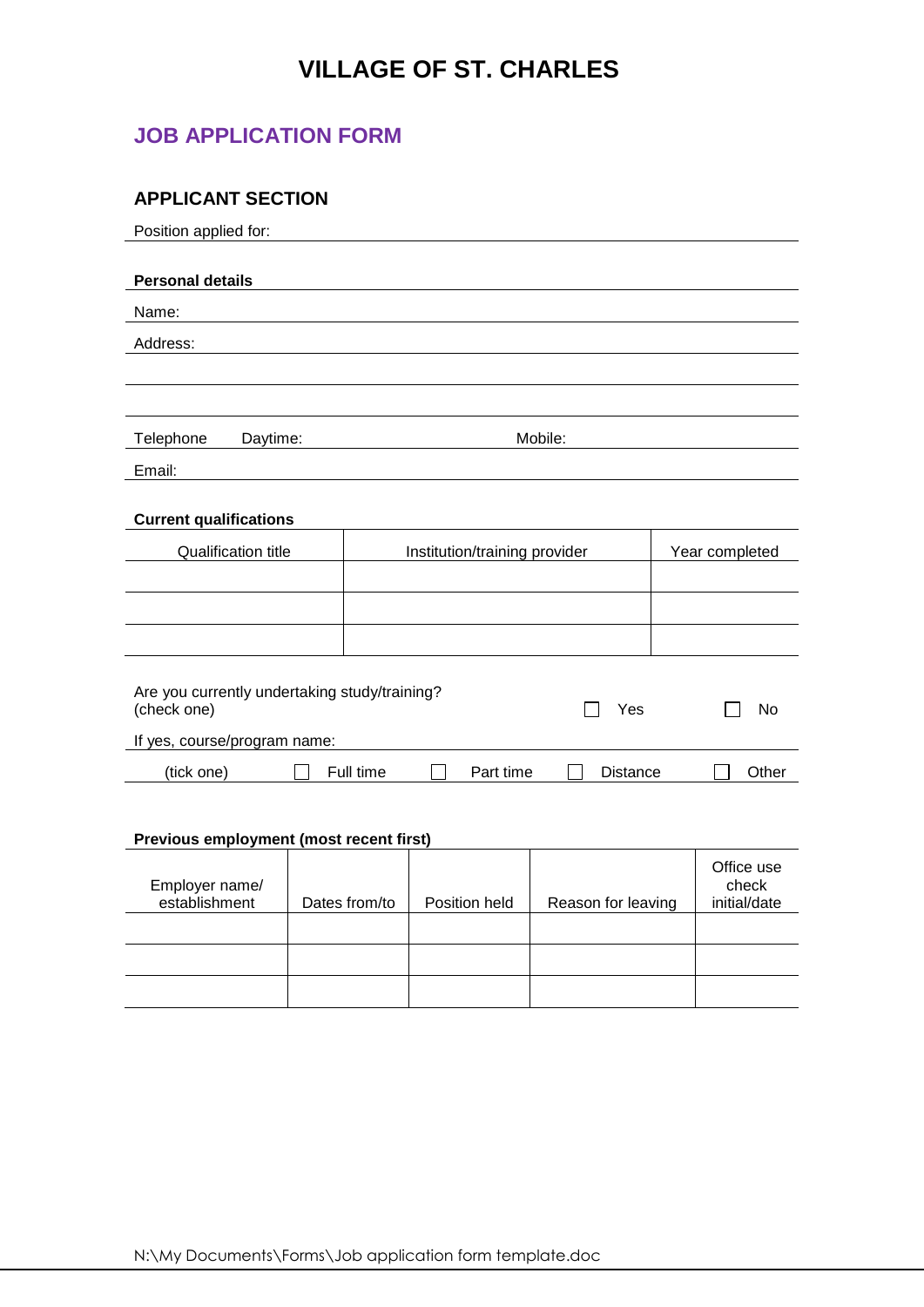## **VILLAGE OF ST. CHARLES**

| Do you agree to have references contacted in relation to this |              |     |
|---------------------------------------------------------------|--------------|-----|
| application? (check one)                                      | <b>T</b> Yes | -No |

*(Reference checks will be conducted legally in an ethical manner and all information derived will remain confidential.)*

Please provide details of three people who can speak on your behalf regarding your work history.

| Name                                                                                        | Contact No. | Position held/working relationship<br>(eg supervisor) | Office use<br>check<br>initial/date |  |  |  |
|---------------------------------------------------------------------------------------------|-------------|-------------------------------------------------------|-------------------------------------|--|--|--|
|                                                                                             |             |                                                       |                                     |  |  |  |
|                                                                                             |             |                                                       |                                     |  |  |  |
|                                                                                             |             |                                                       |                                     |  |  |  |
| What type of work are you<br>available for? (check one)<br>Full time<br>Part time<br>Casual |             |                                                       |                                     |  |  |  |
| When will you be available for work?                                                        |             |                                                       |                                     |  |  |  |

Please provide any other information that you identify as being pertinent to this application

#### **Declaration**

I declare that, to the best of my knowledge, the information given is true and correct. I understand that inaccurate, misleading or untrue statements or knowingly withheld information may result in termination of employment with this organisation. I understand that this application does not constitute an offer of employment. I understand that, in some cases, police and credit checks will be required and I will be notified if this applies to this application.

Signed: Date: